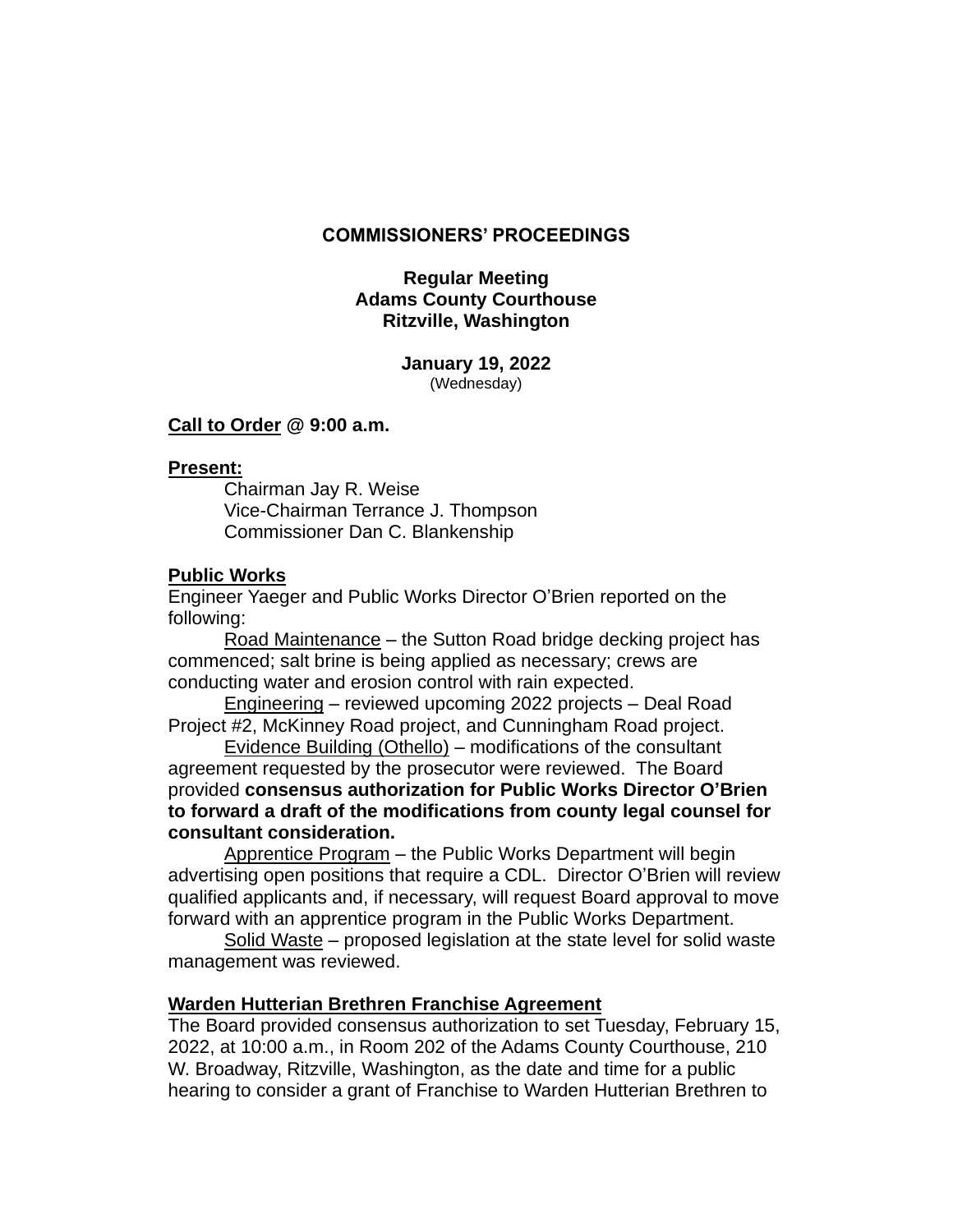construct, operate, and maintain an existing and additional irrigation and process water transmission pipeline upon, under, over, across, and along the rights-of-ways of the county roads of Adams County, Washington.

## **Workshop**

## Board of Health Composition

Commissioner Blankenship distributed information on E2SHB 1152, supporting measures to create comprehensive public health districts. Discussion items included:

- Advertising for additional board of health members.
- Categories from which to select additional board of health members.
- At a minimum, three additional members to the local Board of Health are required. Board **consensus was to not expand past three new members.**
- Term of office. Board **consensus was for three-year terms to be staggered.**
- Compensation. Board **consensus authorized reimbursement of training expenses and mileage expenses for new members.**
- Establishment of quorum will be discussed with full Board once appointments have been made.

Additionally present were Prosecutor Flyckt and staff from Ritzville Journal.

### **Recess @ 11:54 a.m. Reconvene @ 1:02 p.m.**

# **Workshop**

Code Enforcement:

Prosecutor Flyckt reviewed the history of code enforcement in Adams County as well as the processes when dealing with code enforcement issues. Flyckt noted a general provision of the county code says violations are subject to a standard misdemeanor with the current code being enforceable. Creation of an alternate penalty phase to the code was discussed with Prosecutor Flyckt noting that he feels the current code has the necessary elements to charge a violation that will be admissible in court.

Additional discussion included the following: